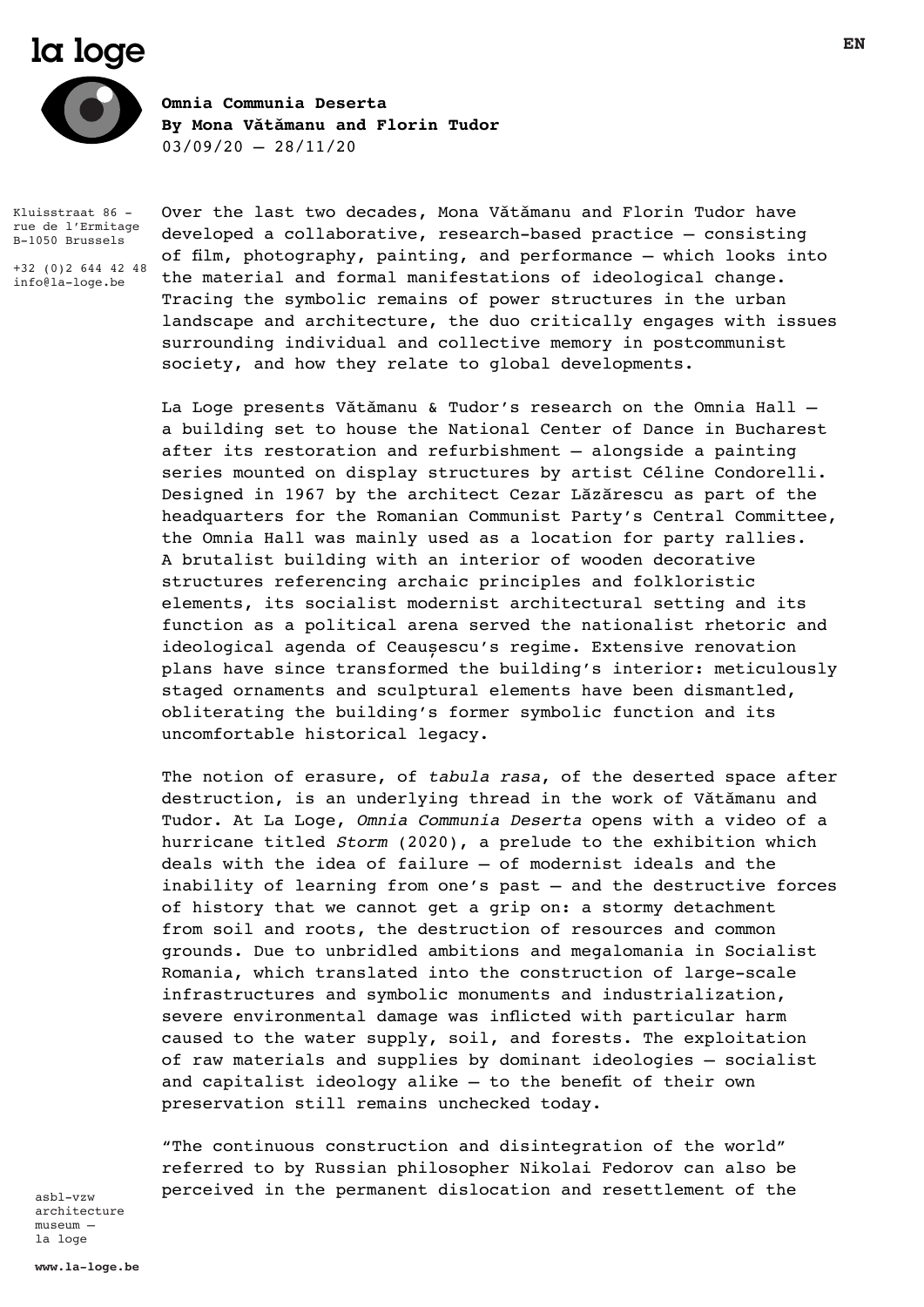built space, engaged by the relentless tectonics of ideologies. The architectural transformation of the Omnia Hall started after the fall of socialism: for a period of time the building was initially the new democratic Senate's headquarters but in 2004 the institution was relocated to the House of the People, leaving the building abandoned for more than a decade. Thanks to the close collaboration with The National Center of Dance Bucharest (CNDB), architectural remnants from the Omnia Hall are presented at La Loge, which will be returned for an integration into the renovated building upon the exhibition's closure. Elements such as a wooden ornamental structure and acoustic textiles have been transposed to La Loge's temple, stripped of their decorative function and static nature. The vertical axis of the wooden structure (*Roots*, 2020) has been flipped, liberating its individual elements from their fixed position to interact freely.

On the walls, pieces of textiles (*The Spread of Time*, 2020) carry the traces of the Omnia Hall's ornamental architecture. This intervention dialogues sensitively with the space and the multiple temporalities of the Omnia Hall. The white velvet was mounted behind wooden wall panels in the conference room for acoustic purposes. Over time, and independently of human will, the velvet membrane recorded an imprint due to dust particles settling in the interstitial spaces of the walls as if it had been stamped. The pieces of textile almost appear as photographic imprints of the architecture – they are fragments from an imagemembrane; testimonies of a future imagined in the last century that did not really come to pass; a future that has disappeared but that continues to haunt us. The work is an imprint of history outlined in the nothingness of dust; a posthuman image; an image whose substance carries autopoietic attributes.

A new commissioned film titled *Omnia Communia Deserta* is projected in the basement. Showing the structure of the Omnia hall, the film is overlaid with a soundtrack, narrated by philosopher and cultural theorist Ovidiu Ţichindeleanu. He connects the building's historical function to historical and contemporary metaphors. The film introduces the Omnia Hall as a ruin of socialist civilization, but also as a remnant of efficient modernity that extracts and harnesses resources wherever it can find them. In this new work, the artists interweave their concerns about the erasure of history with the threat of worldwide ecological collapse. The film lays out a path through the building, starting from the gate to the wooden sculpture to the foyer filled with symbols. The building was conceived as a honeycomb, an important metaphor of communism. Ironically, the Omnia Hall takes its name from "*Omnia sunt communia*", a proverb coined by the German preacher Thomas Muntzer during the peasant wars, meaning "all things are to be held in common and distribution should be to each according to his need". The tragedy of the commons, however, suggests that shared resources are depleted and spoiled by the users through their collective action.

The fact that Mona Vătămanu and Florin Tudor's works so masterfully complicate the way we read various histories and political narratives has to do with the artists' radical move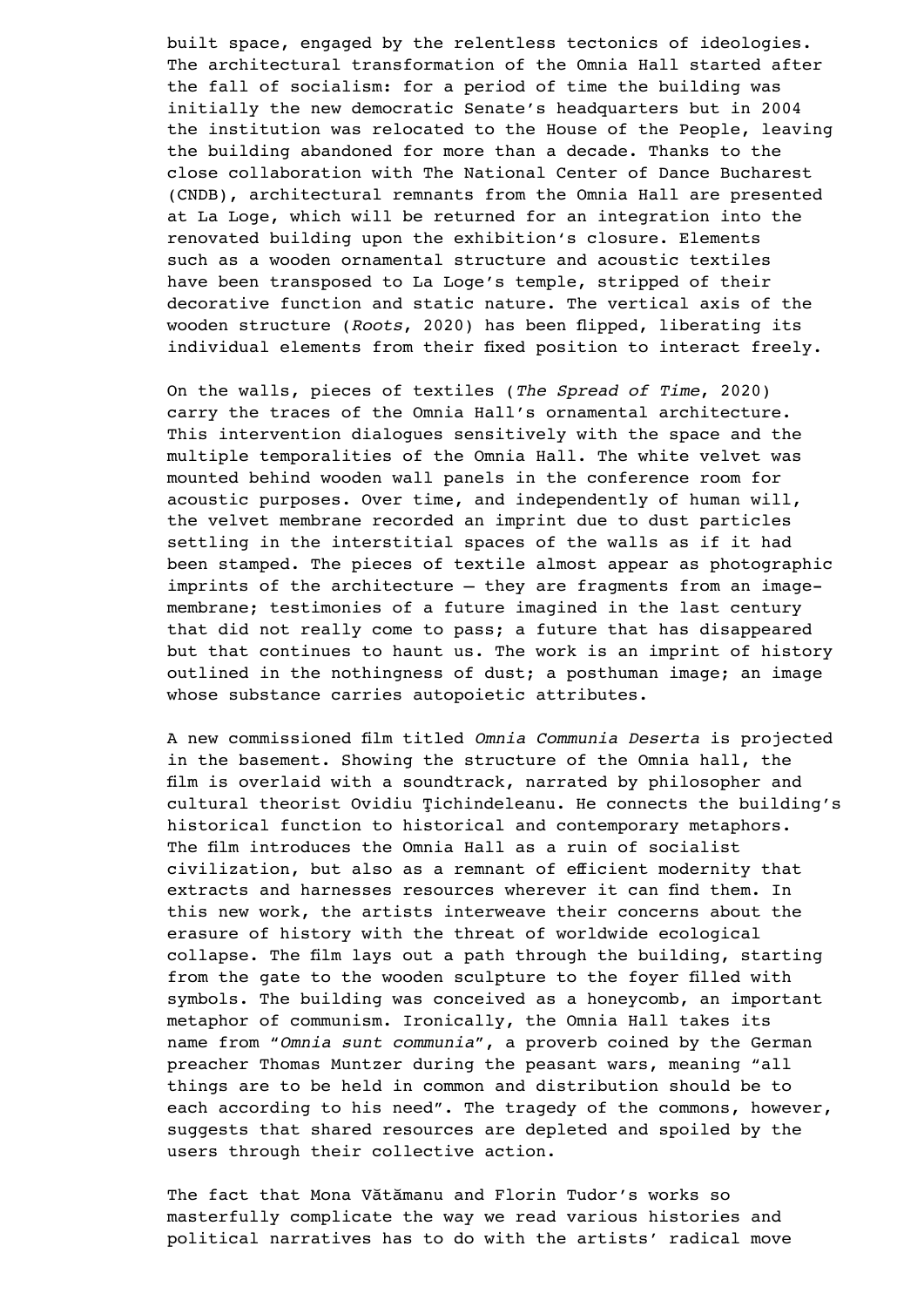(over a decade ago) away from "thinking in juxtapositions and towards seeing the world as a complex entanglement of various competing realities". In the upper room, a wall shelf and three display structures devised by artist Céline Condorelli as part of her installation "Collection Show" originally commissioned for the Art Encounters Biennial in Timișoara (2019) support the painting series *Intalnire cu Istoria [Appointment with History]* (2007-ongoing). This series echoes nineteenth-century realist paintings from the former East, and bears witness to forms of agency, solidarity and collectives over different times and places including scenes from an anti-capitalist demonstration in Basel; protests on Alexanderplatz in Berlin in 1989; the democratization of the Eastern Bloc; the alter-globalist movement; Spain's Indignados; the global Occupy movement, as well from numerous environmental movements and political protests. Engaging with a realist visual vocabulary linked to social intention in art, the artists apply the aesthetics characteristic of changes and uprisings in the rest of the world, and transcend the old divisions between East and West.

# **About the artists**

Mona Vǎtǎmanu and Florin Tudor have been collaborating since 2001, producing mixed-media installations, actions, and videos through which they approach the traumatic legacy of communism in their native Romania and Eastern Europe, while confronting the on-going challenge of how to process history. While the Socialist past is the focus of most of their evocative installations and atmospheric films, Vǎtǎmanu and Tudor also find connections between the history they know intimately and struggles worldwide.

Solo exhibitions include *Metalurgica (*collaboration with Martin Zet); *Magma* (2019); *Profile*, 64th International Short Film Festival Oberhausen (2018); *stones, too, feel*, Neue Galerie, Innsbruck (2017); *What seems to be still alive is the power of that dream to bring people together and to create another history*, Future Museum /Czech Center, Bucarest (2016); *I do not know the real story which happens there*, Argos Centre for Arts and Media, Brussels (2014); *I dreamt the work of another artist*, Kunsthalle Lissabon, Lisbon (2013); *Surplus Value*, BAK, basis voor actuele kunst, Utrecht (2009).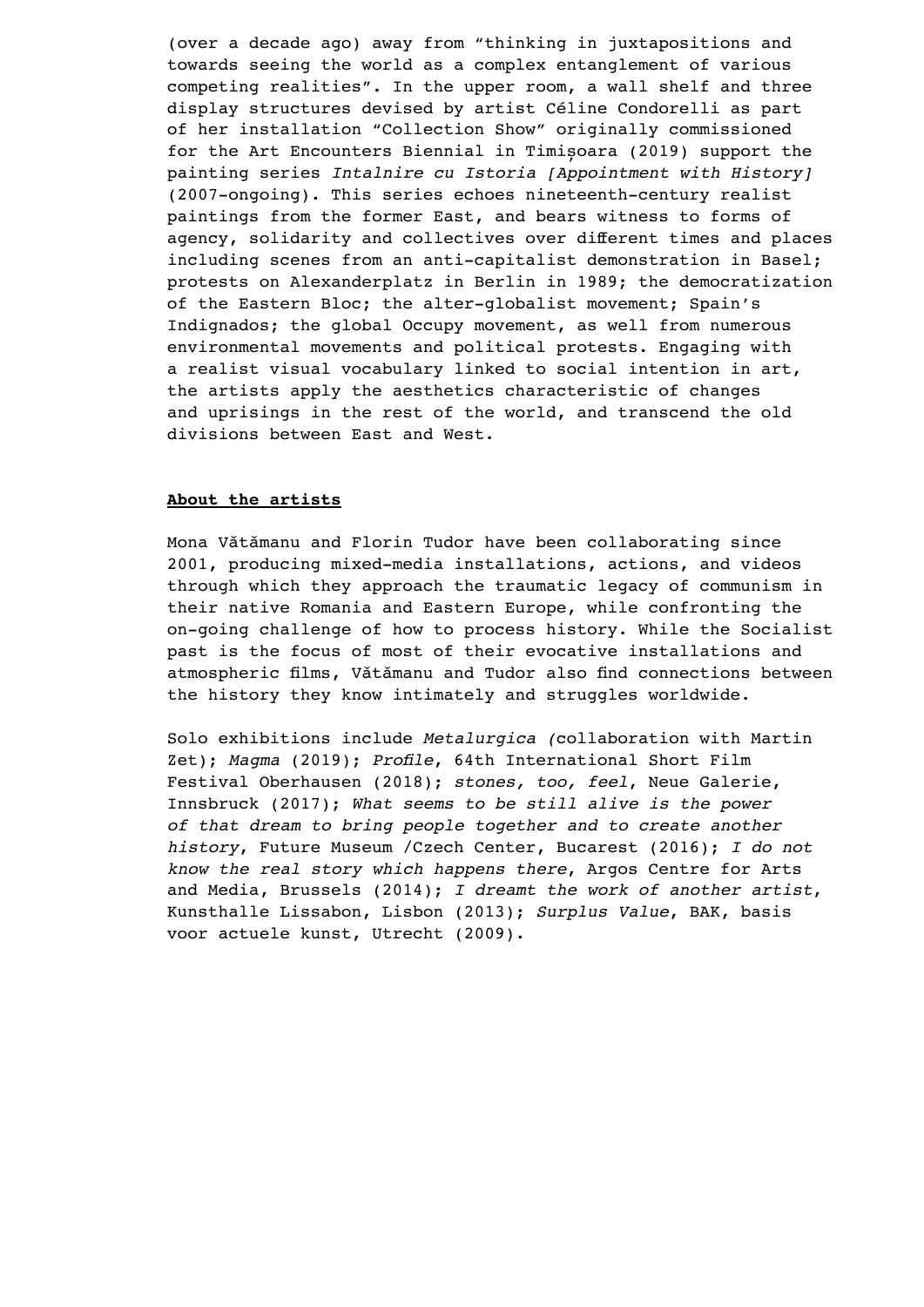## **Works in the exhibition**

### **Hallway and corridor**

*The Storm*, 2020 Digital video, 63'20", mixed media Courtesy of the artists

## **Temple**

*Roots*, 2020 Wood,12 parts, each 380 x 60 x 60 cm Courtesy of the artists, with thanks to CNDB, National Center of Dance Bucharest

*The Spread of Time*, 2020 Textile, variable dimensions Courtesy of the artists, with thanks to CNDB, National Center of Dance Bucharest

#### **Basement**

*Omnia communia deserta*, 2020 Digital video, 29' Courtesy of the artists

### **Upper room**

Céline Condorelli 3 wooden structures, paint, variable dimensions From the installation *Collection Show*. Courtesy of the artist and Art Encounters Foundation, Timişoara

Display 1 (pink) – interior of the structure

*Demonstration in Basel,* 2008 Oil on canvas, 40 x 50 cm

*Demonstration in Rostock,* 2008 Oil on canvas, 40 x 50 cm

*Don't Poison our Land,* 2014 Oil on canvas, 40 x 50 cm

Display 1 (pink) – exterior of the structure

*4 November 1989, Berlin,* 2008 Oil on canvas, 40 x 50 cm

*28 March 2009 London,* 2009 Oil on canvas, 40 x 50 cm

*18 December 2005, Hong Kong,* 2008 Oil on canvas, 40 x 50 cm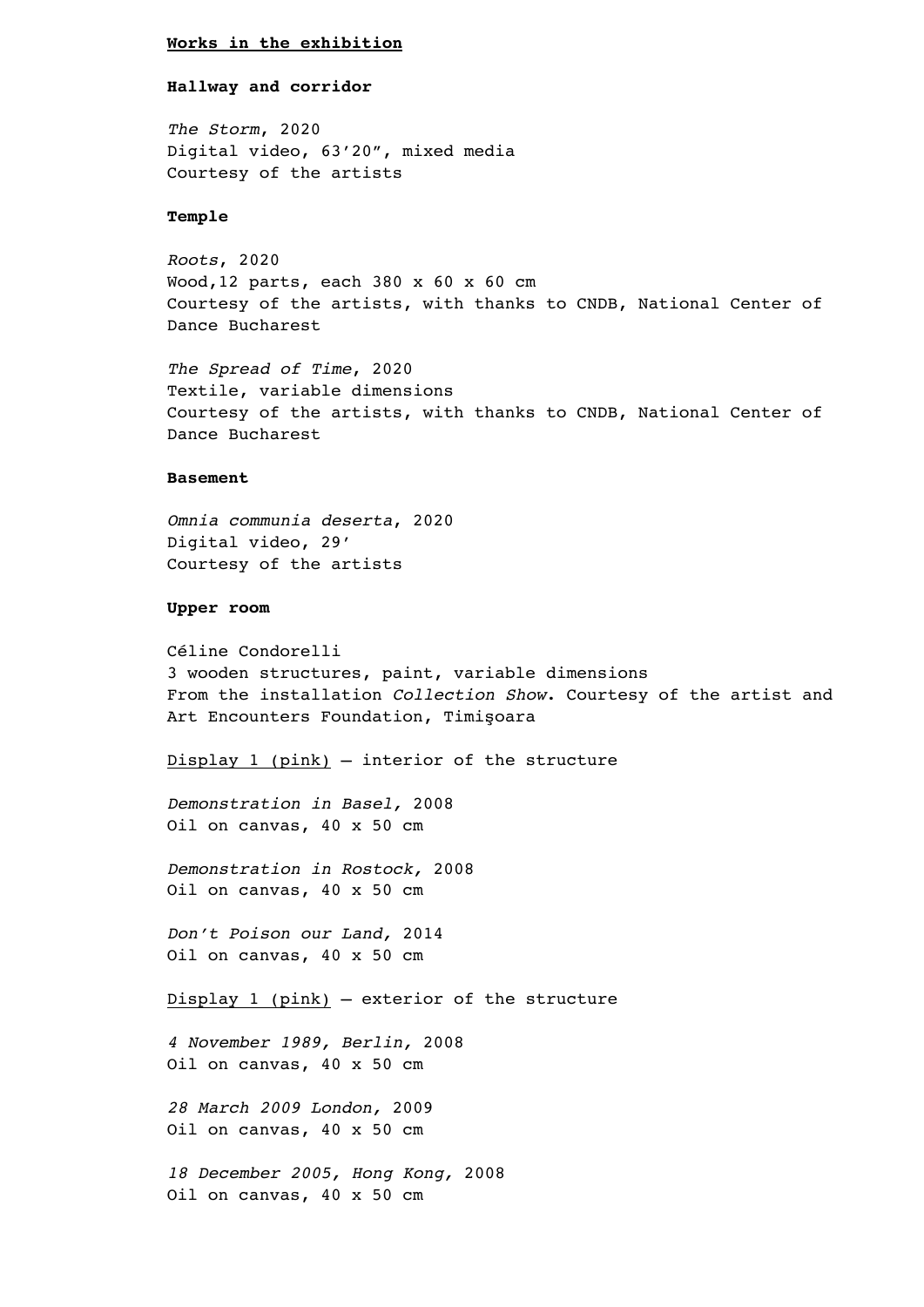Display 2 (blue) – interior of the structure *Downing Street, March 2009, London,* 2014 Oil on canvas, 40 x 50 cm *Iranian Green Revolution,* 2010 Oil on canvas, 40 x 50 cm *Tear Down This Wall,* 2014 Oil on canvas, 40 x 50 cm Display 2 (blue) – exterior of the structure *General Strike, 3 November 2011, Oakland,* 2014 Oil on canvas, 40 x 50 cm *Anarcho-Syndicalist Flags,* 2014 Oil on canvas, 40x50 cm *May 2011, Puerta del Sol, Madrid,* 2011 Oil on canvas, 40 x 50 cm Display 3 (yellow) - interior of the structure *Si pietrele simt*, 2016 Oil on canvas, 40 x 50 cm *Black Block Rostock,* 2008 Oil on canvas, 40 x 50 cm *Timișoara, 20 December 1989,* 2008 Oil on canvas, 40 x 50 cm Display 3 (yellow) - exterior of the structure *Syria,* 2011 Oil on canvas, 40 x 50 cm *August 2008, Bagua Province, Peru,* 2011 Oil on canvas, 40 x 50 cm *Police guarding the christmas tree, 2008, Athens,* 2010 Oil on canvas, 40 x 50 cm Line of paintings *February 2011, Tunisian boat arriving in Lampedusa*, 2011 Oil on canvas, 40 x 50 cm *Migrant camp burning in Calais*, 2016 Oil on canvas, 40 x 50 cm

*Somnul*, 2019 Oil on canvas, 80 x 80 cm